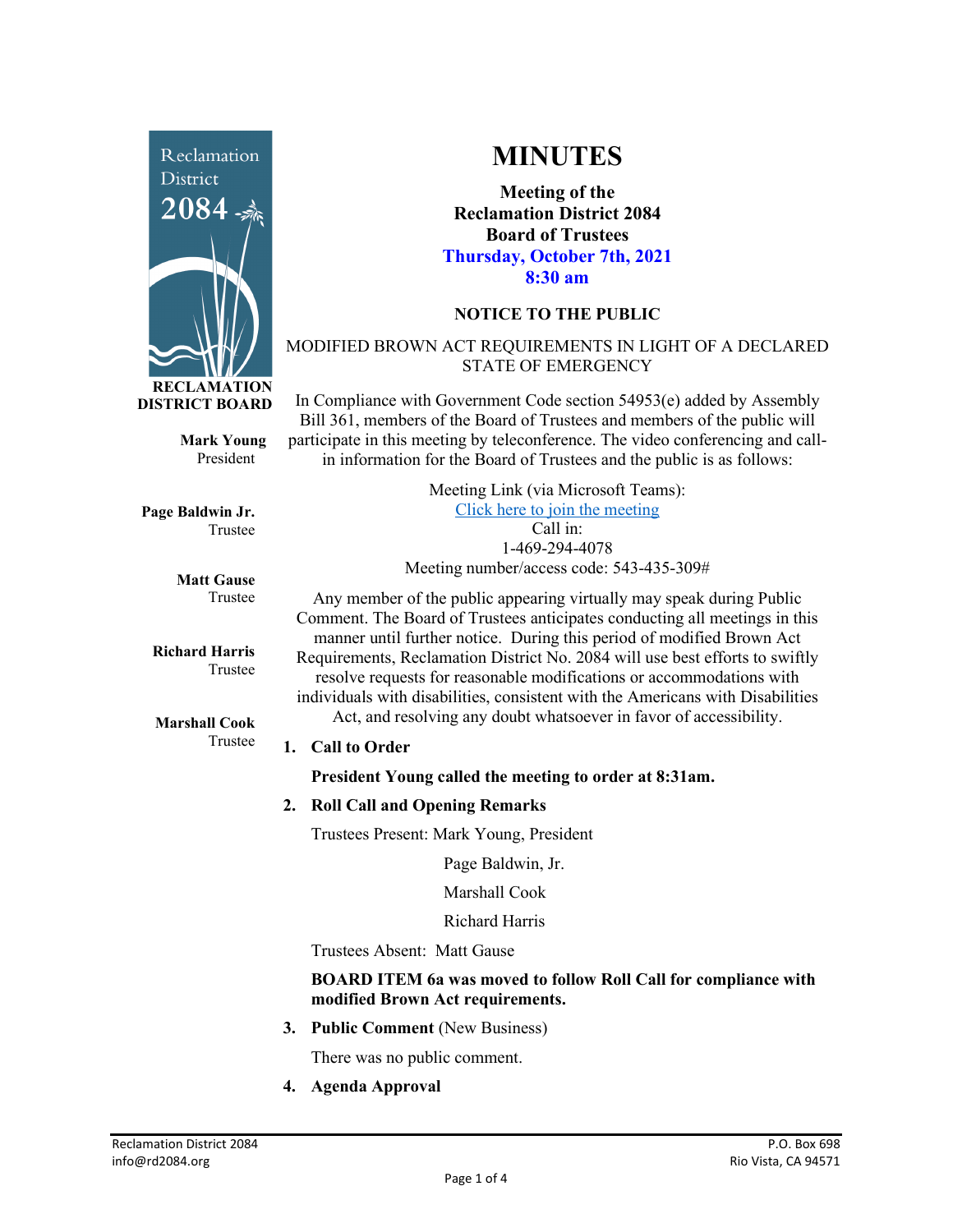Trustee Harris moved to approve the agenda.

Trustee Baldwin seconded and it passed by unanimous vote of trustees present.

AYES: Young, Baldwin, Cook, Harris

NOES: (None)

ABSTAIN: (None)

RECUSE: (None)

- **5. Consent Items** (Action Item)
	- a. Approval of Meeting Minutes
		- 1. September 2nd, 2021

Enclosure 1: Agenda Item 5.a - Meeting Minutes

Trustee Harris moved to approve the consent items.

Trustee Cook seconded and it passed by unanimous vote of trustees present.

AYES: Young, Baldwin, Cook, Harris

NOES: (None)

ABSTAIN: (None)

RECUSE: (None)

- **6. Board Items** (Action item unless otherwise noted)
	- a. Consider resolution 2021/22-1 proclaiming a local emergency, ratifying the COVID-19 State of Emergency, and authorizing remote teleconference meetings.

Enclosure 2: Agenda Item 6.a – Resolution 2021/22-1

Trustee Harris moved to approve resolution 2021/22-1.

Trustee Cook seconded and it passed by unanimous vote of Trustees present.

AYES: Young, Baldwin, Cook, Harris

NOES: (None)

ABSTAIN: (None)

RECUSE: (None)

b. Letter to LEJPA on 408 Permit (Informational Only)

Enclosure 3: Agenda Item 6.b – Letter to the Little Egbert Joint Powers Agency

President Young shared that the enclosed letter was sent to LEJPA so that the Agency may use the 408 permit that RD 2084 acquired in order to do geotechnical investigations to inform development of the Little Egbert Multi-Benefit Project.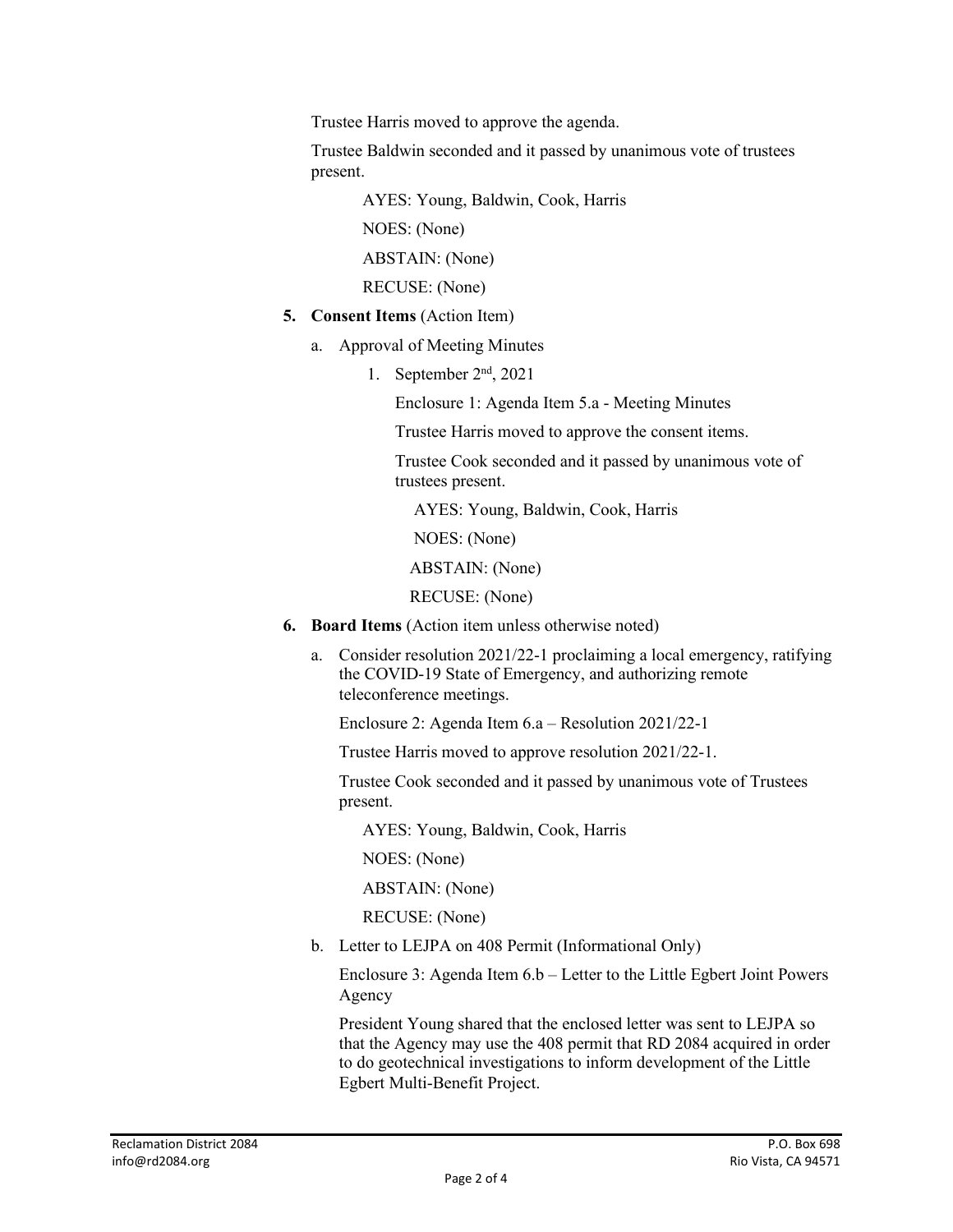c. Update on District email address (Informational Only)

The District email address is up and running. Inquiries can be sent to [info@rd2084.org.](mailto:info@rd2084.org)

- **7. Operations and Maintenance Update** (Informational/Action Item)
	- a. Update from MBK Engineers

Enclosure 4: Agenda Item 7.a – October 2021 Engineer's Report

b. Ongoing Maintenance Items

Engineer Moncrief covered the following during his Engineer's Report:

- Raising of the levee freeboard will begin on October 18<sup>th</sup>. A biologist will do environmental training in advance. There will be less than 20 trucks over a three day period, and Trustee Baldwin will see some truck traffic by his property due to the ongoing RD 536 levee issue at the northern entrance point of the District.
- The subventions claim has been submitted. The next step is a annual inspection with the California Department of Fish and Wildlife and DWR. Engineer Moncrief will try to get this scheduled before October 18<sup>th</sup>.
- The preseason flood coordination meeting hosted by DWR is happening on October 19<sup>th</sup>.
- The RD 536 Levee repair is still ongoing. Exploratory trench work has been completed. There has been a significant amount of outreach to the County and DWR, as well as coordination with DWR Flood Maintenance Office to seek funding for a significant repair (if necessary). RD 536 is working to stabilize the site through the winter. DWR is planning to place a flood fight container in the northeast corner of RD 536, on property owner by Westervelt. RD 2084 will be able to use the supplies in that container if necessary. In addition, there are existing supplies and a rock stockpile at Brannan Andrus.
- **8. Financial Management** (Informational/Action Item)
	- a. Invoicing

Enclosure 5: Agenda Item 8.a – September Financial Manager's Report

Financial Manager Brown provided an overview of the District's financial situation. The FY 20/21 Audit will begin with an early review soon and advance through this month.

**9. Little Egbert Project Update** (Informational Only)

General Manager Nagy provided an update on the Little Egbert Multi-Benefit Project. Coordination with Solano County is continuing, including a site visit with Supervisor Mashburn upcoming on October 12<sup>th</sup> and furthering the partnership with the City of Rio Vista. The request for